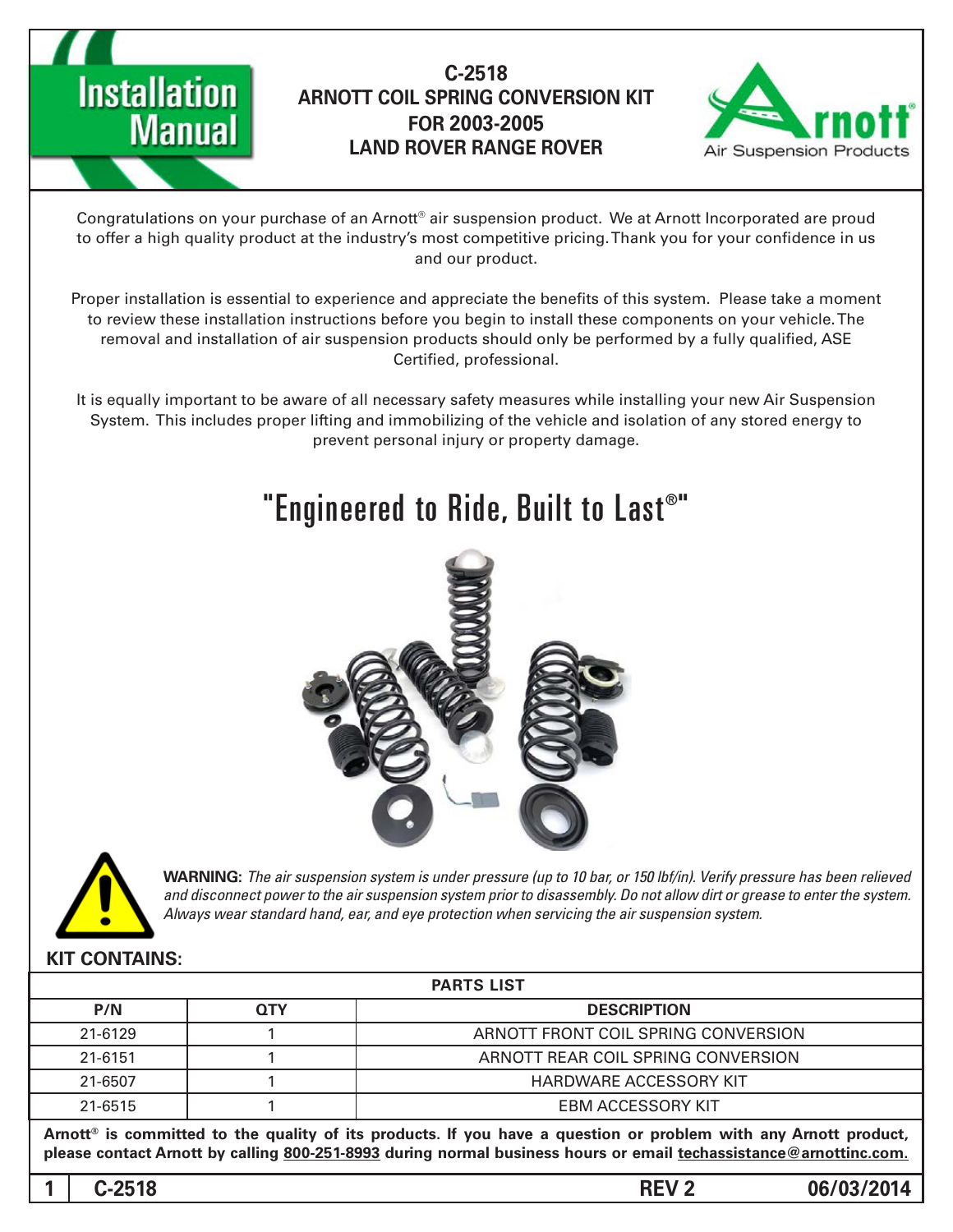



## **GENERAL INFORMATION:**

Reading this manual signifies your agreement to the terms of the general release, waiver of liability, and hold harmless agreement, the full text of which is available at www.arnottinc.com.

- Not to be stored below  $5^{\circ}$ F (-15 $^{\circ}$ C) or above 122 $^{\circ}$ F (50 $^{\circ}$ C).
- Avoid damage to air lines and cables.
- Removal and installation is only to be performed by fully qualified personnel.
- Use car manufacturer's diagnostic software.

**CAUTION:** Damage to the vehicle and air suspension system can be incurred if work is carried out in a manner other than specified *in the instructions or in a different sequence.* 



 *to how on manual s'owner your consult components electric with working while circuits short of possibility the avoid To* disconnect your battery.



*Consult your vehicle owner's manual, service manual, or car dealer for the correct jacking points on your vehicle and for* additional care, safety and maintenance instructions. Under no circumstances should any work be completed underneath the vehicle if it is not adequately supported, as serious injuries and death can occur.

#### **FRONT AIR STRUT REMOVAL**

- 1. SET THE STEERING TO STRAIGHT AHEAD.
- 2. RAISE THE VEHICLE.
- 3. REMOVE WHEELS.
- 4. TO RELEASE THE AIR PRESSURE FROM THE FRONT STRUTS YOU WILL NEED TO REMOVE THE PASSENGER SIDE FRONT WHEEL WELL LINER. (FIGURE 10-1)



**FIGURE 10-1**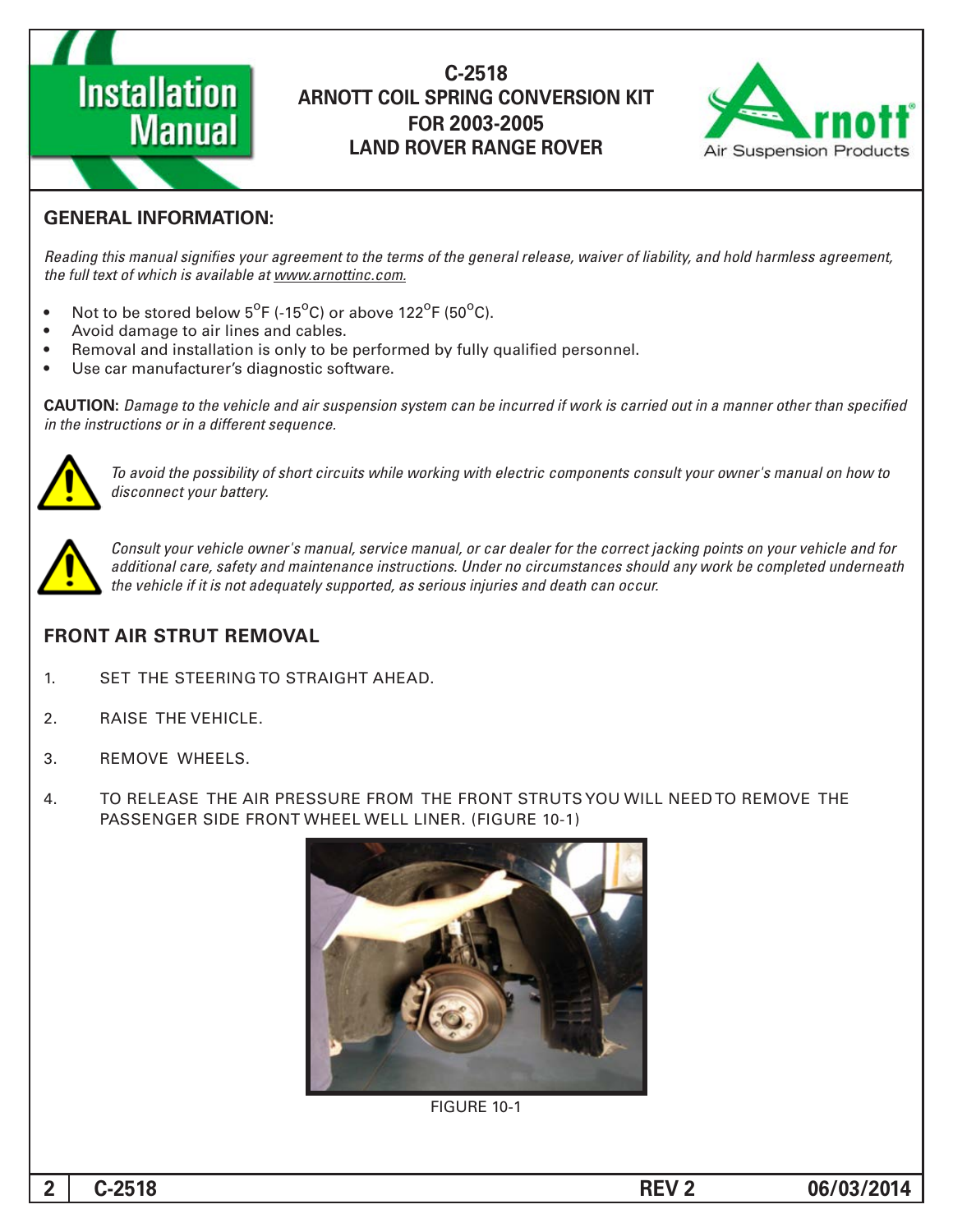

5. WITH THE WHEEL WELL LINER REMOVED YOU ARE ABLE TO ACCESS THE FRONT VALVE BLOCK THE FROM THE FROM PRESSURE AND PRESSURE AND THE CONTROLLER AIR PRESSURE FROM THE FRONT STRUTS BY LOOSENING THE YELLOW AND BLACK AIR HOSES. (FIGURE 10-2)



**FIGURE 10-2** 

6. REMOVE THE BRAKE HOSE AND ABS SENSOR WIRE FROM THE RETENTION BRACKET ON THE STRUT. (FIGURE 10-3)



**FIGURE 10-3** 

7. BEMOVE THE SENSOR WIRE FROM THE FRONT SIDE OF THE STRUT HELD ON WITH A SMALL PLASTIC CLIP. (FIGURE 10-4)



**FIGURE 10-4** 

**1 06/03/2014 -2518** 

**Installation** 

**Manual**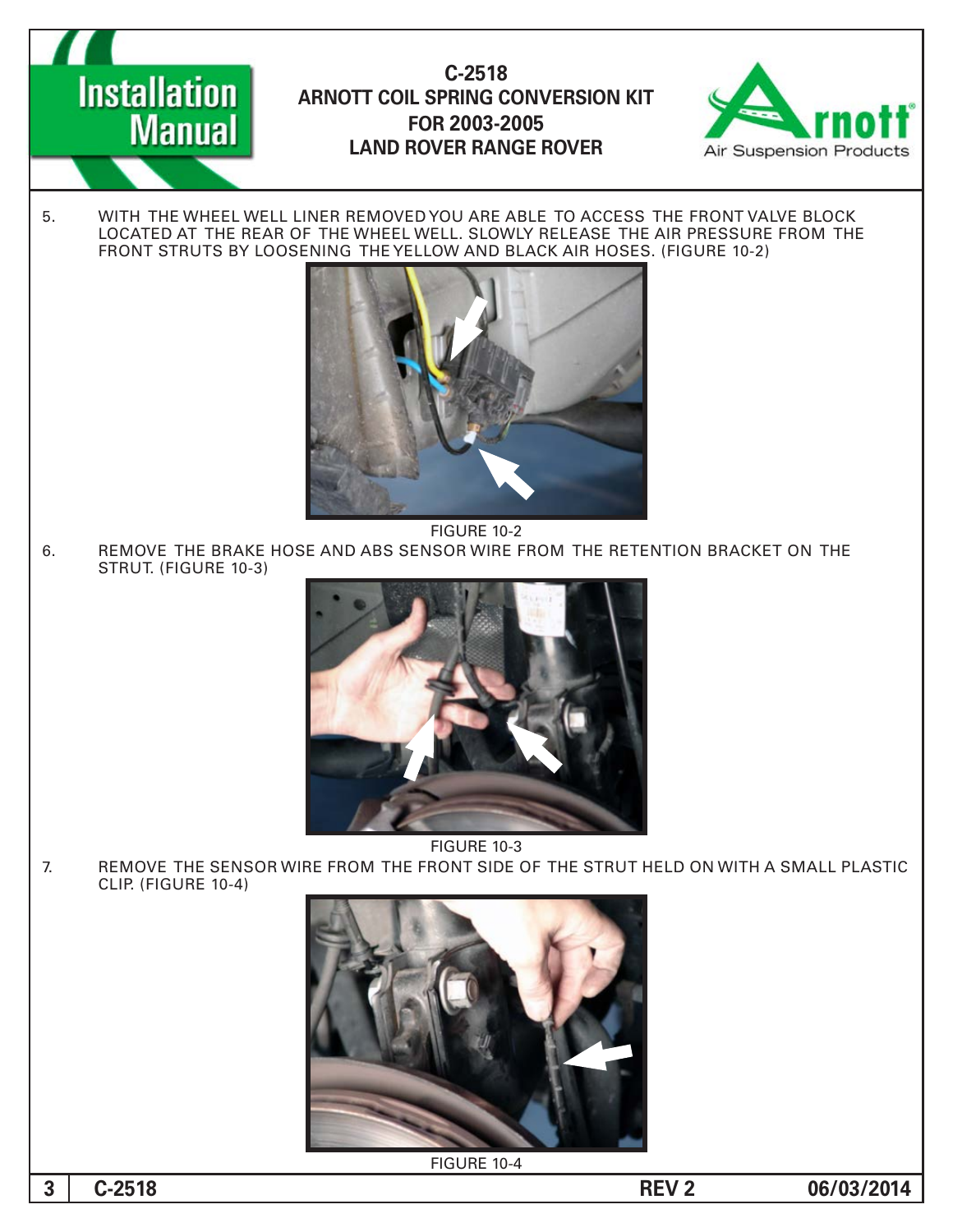



8. DISCONNECT THE SWAY BAR END LINK BY REMOVING THE NUT HOLDING THE BALL JOINT TO THE STRUT. YOU MAY NEED TO HOLD THE BALL JOINT FROM SPINNING BY PLACING A WRENCH ON THE TWO (2) FLATS OF THE BALL JOINT. (FIGURE 10-5)



**FIGURE 10-5** 

9. REMOVE THE TWO (2) LARGE BOLTS THAT HOLD THE STRUT TO THE SPINDLE ASSEMBLY. (FIGURE 10-6)



**FIGURE 10-6** 

10. WITH THE NUTS AND BOLTS REMOVED FROM THE SPINDLE ASSEMBLY, PULL THE SPINDLE OUTWARD WHILE PUSHING THE STRUT INWARD TO DISENGAGE THEM. (FIGURE 10-7)



**FIGURE 10-7** 

**06/03/2014 2 REV -2518C 4**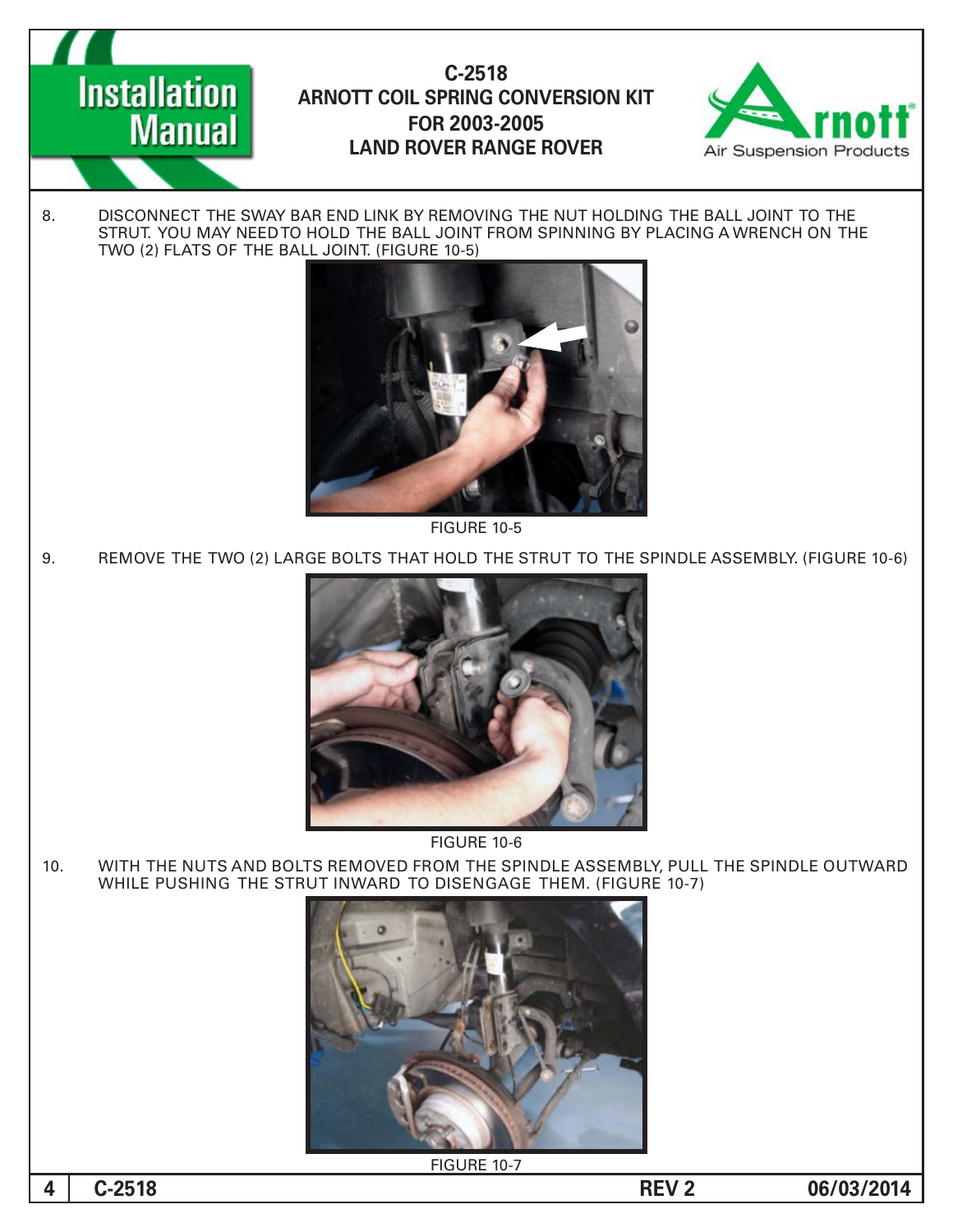



11. UNDER THE HOOD ARE THE UPPER RETENTION FASTENERS, REMOVE ALL THREE (3) BEING CAREFUL NOT TO DROP THE STRUT. (FIGURE 10-8)



FIGURE 10-8

12. WITH THE STRUT REMOVED YOU CAN NOW GAIN ACCESS TO ITS AIR HOSE CONNECTION, REMOVE THE FITTING TO FREE THE ASSEMBLY. (FIGURE 10-9)



**FIGURE 10-9** 

13. REMOVAL COMPLETE. (FIGURE 10-10)



**FIGURE 10-10** 

**06/03/2014 2 REV -2518C 5**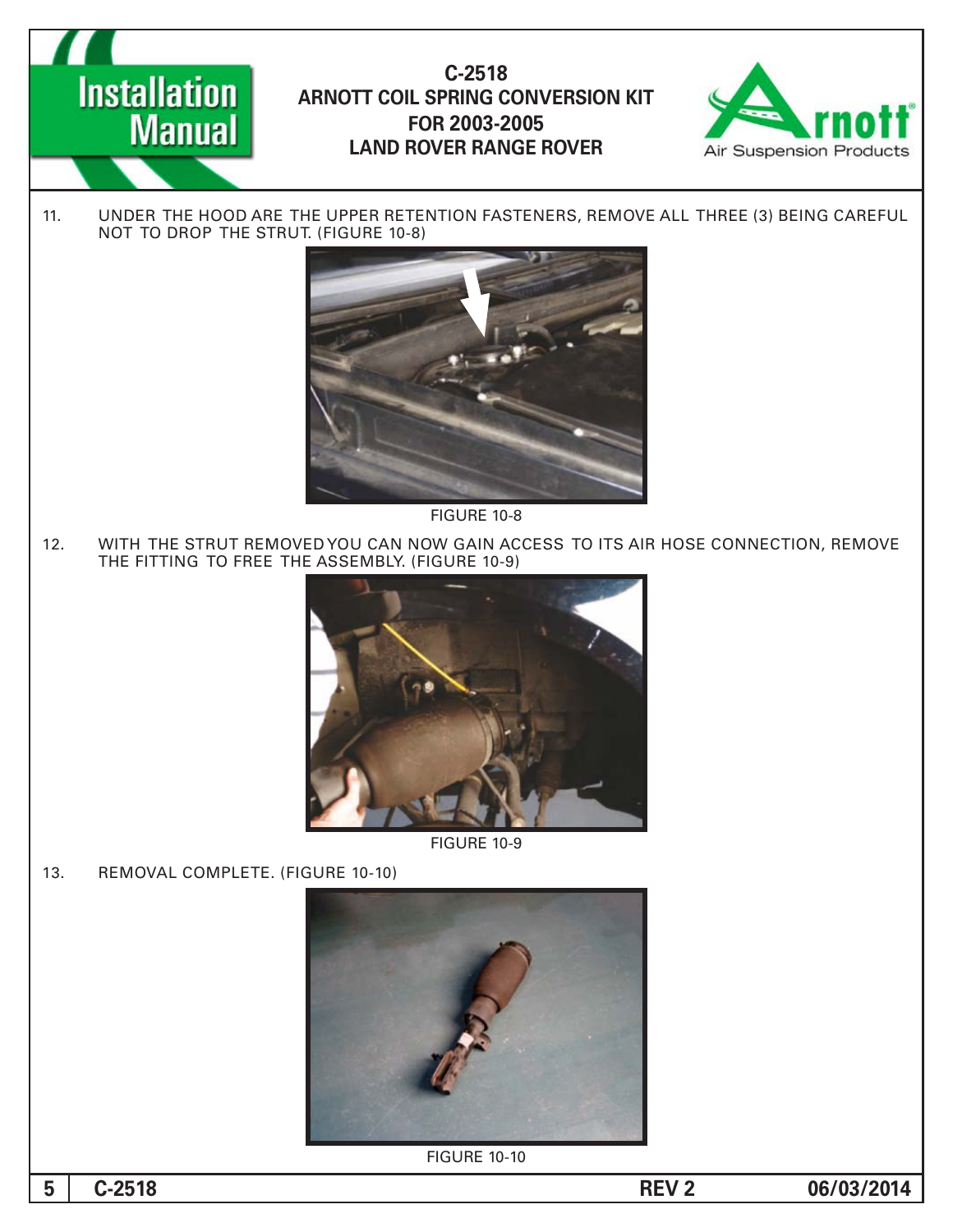



# **FRONT AIR STRUT DISASSEMBLY**

1. REMOVE THE SHOCK RETENTION NUT FROM THE TOP OF THE AIR STRUT ASSEMBLY. (FIGURE 20-1)



**FIGURE 20-1** 

2. REMOVE THE NUT AND WASHER. (FIGURE 20-2)



FIGURE 20-2

3. WITH THE UPPER RETENTION HARDWARE REMOVED, FLIP THE STRUT OVER AND LOCATE THE ALIGNMENT PIN ON THE BOTTOM OF THE AIR SPRING ASSEMBLY. (FIGURE 20-3)



**FIGURE 20-3**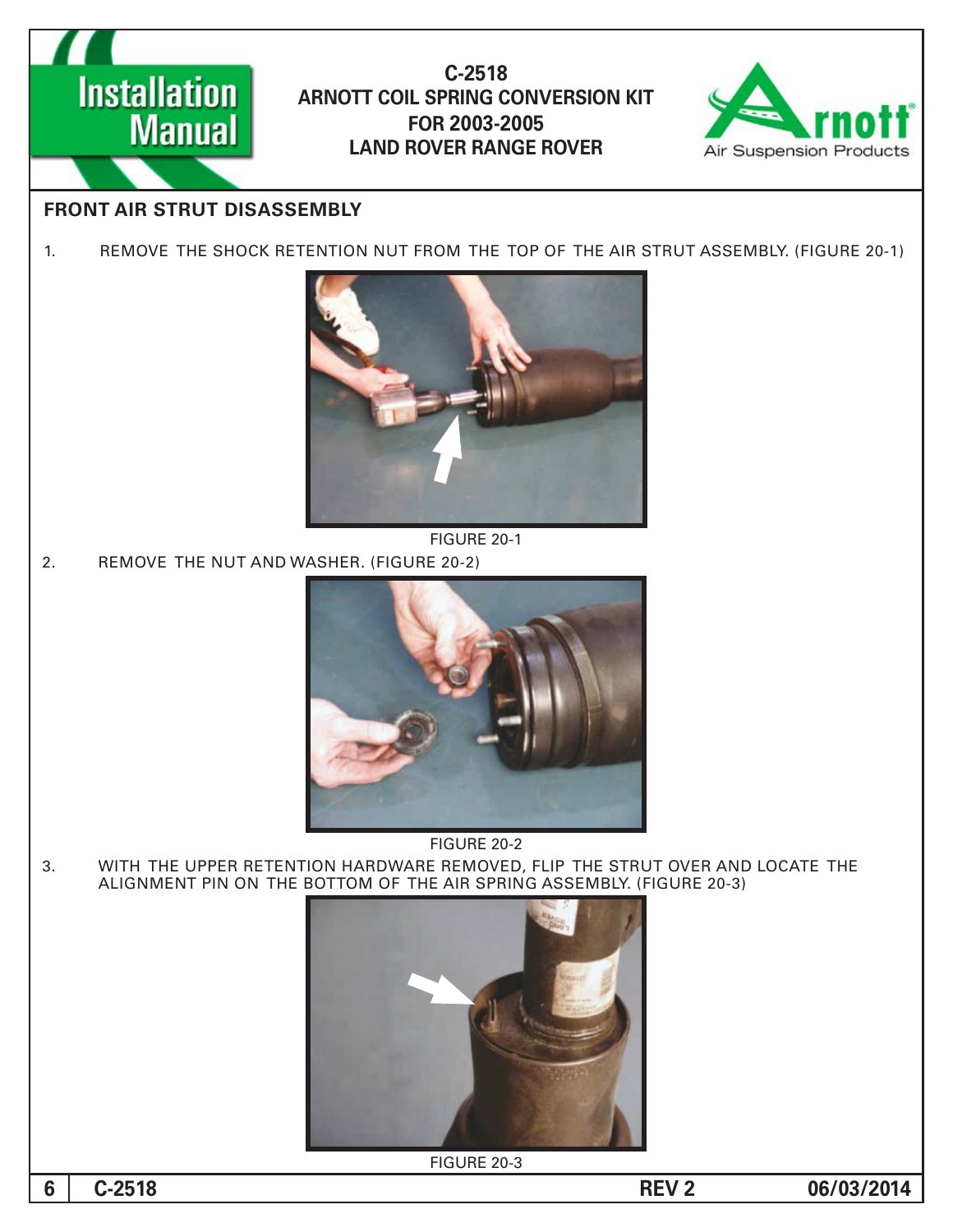



4. WITH A SLOTTED SCREWDRIVER OR OTHER ADEQUATE TOOL, REMOVE THE LOCK WASHER FROM THE ALIGNMENT PIN. (FIGURE 20-4)





FIGURE 20-4

5. TAP THE BOTTOM OF THE AIR SPRING WITH A SOFT FACED MALLET TO DISENGAGE THE O-RING *SEALS. (FIGURE 20-5) NOTE: Air spring as well as all o-rings and o-ring spacers are discarded. The shock is to be*  $reused$  during reinstallation.





FIGURE 20-5

6. CLEAN THE SHOCK OF ANY DEBRIS BEFORE BEGINNING INSTALLATION OF THE COIL SPRINGS. (FIGURE 20-6)



FIGURE 20-6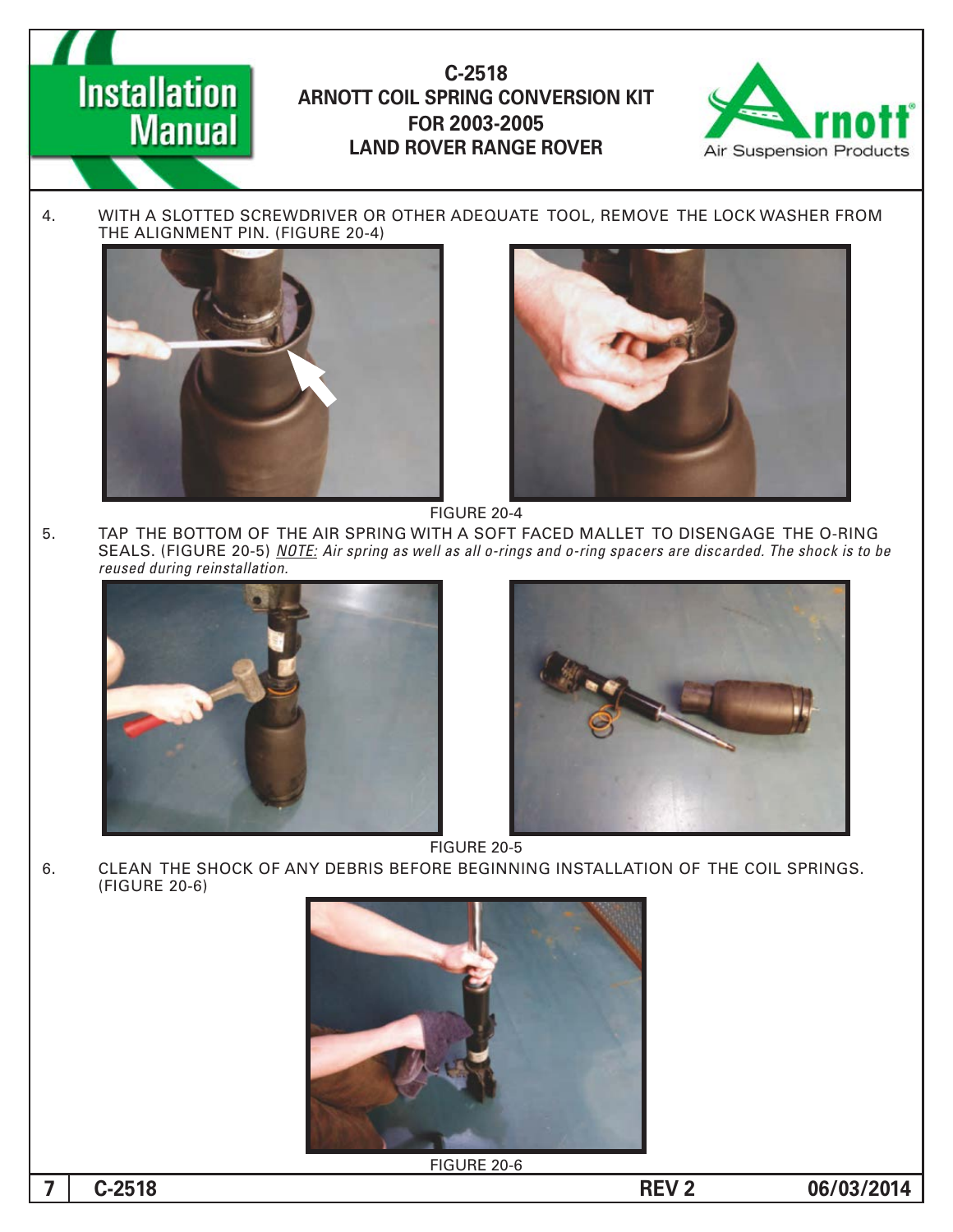



#### **FRONT COIL STRUT ASSEMBLY**

- 1. PLACE THE LOWER SEAT ONTO THE SHOCK AND FASTEN WITH THE 5/16-18 X 3/4" BOLT THROUGH THE ALIGNMENT HOLE IN THE SHOCK.
- 2. INSTALL THE SPRING, PIGTAIL FIRST, ONTO THE STRUT AND LOCATE IN THE LOWER SEAT.
- 3. SLIDE THE DUST BOOT AND BUMP STOP OVER THE SHAFT OF THE SHOCK.
- 4. PLACE ONE OF THE TWO SPACER WASHERS ONTO THE STRUT FOLLOWED BY THE APPROPRIATE SIDE UPPER MOUNT.
- 5. USING A SAFE AND APPROPRIATE SPRING COMPRESSING METHOD, COMPRESS THE SPRING UNTIL THE THREADED SHAFT IS PROTRUDING THROUGH THE UPPER MOUNT.
- 6. INSTALL THE REMAINING SPACER WASHER ON TOP OF THE MOUNT AND SECURE WITH THE SHOCK NUT.

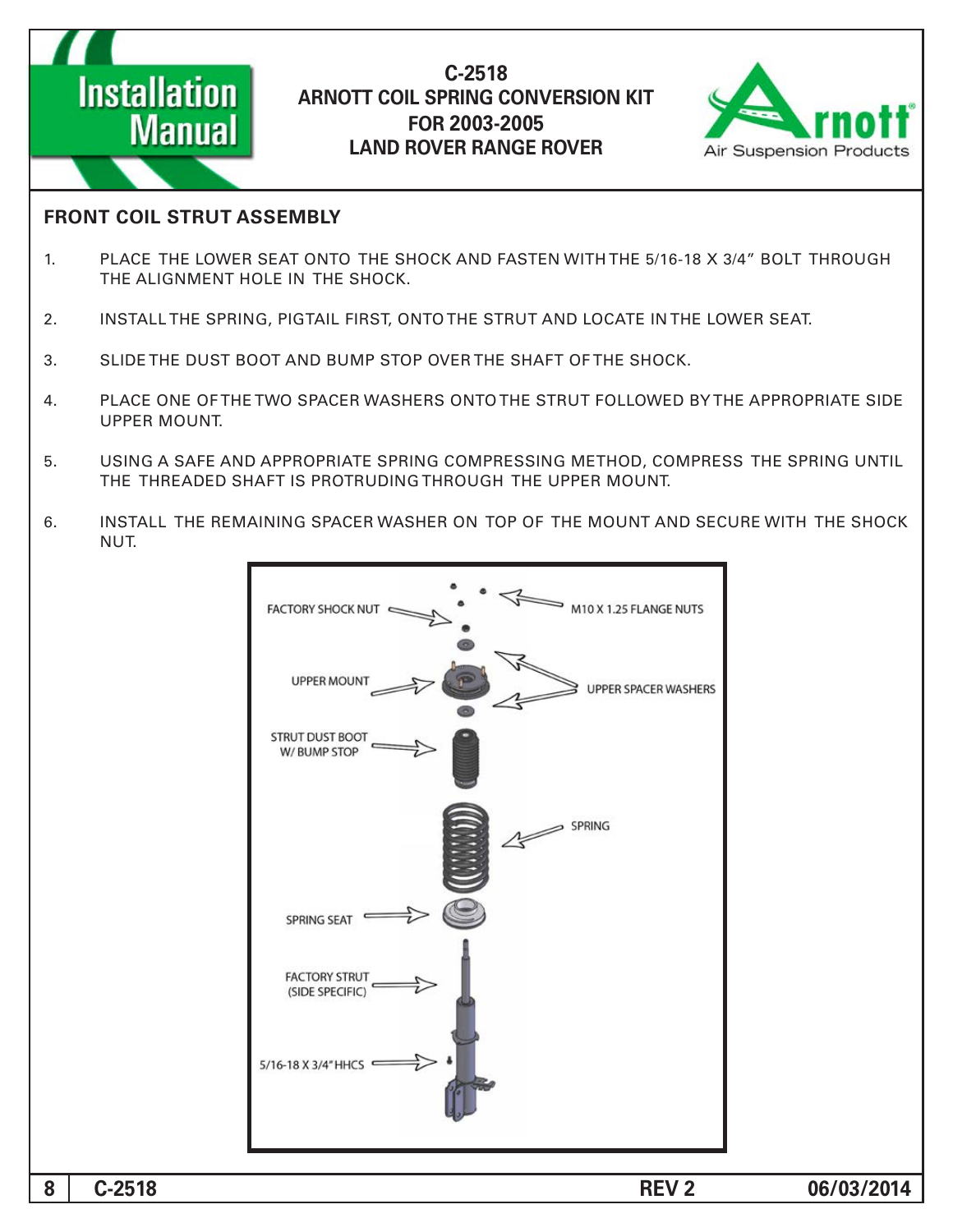



## **FRONT COIL STRUT INSTALLATION**



*Tighten all nuts and bolts to manufacturer's specifications during the installation process.* 

1. INSTALLATION IS IN THE REVERSE ORDER OF AIR STRUT REMOVAL.

## **REAR AIR SPRING REMOVAL**

1. THE REAR AIR SUSPENSION VALVE BLOCK IS LOCATED IN THE RIGHT WHEEL WELL, REMOVAL OF THE INNER FENDER WELL IS NECESSARY. (FIGURE 30-1)



**FIGURE 30-1** 

2. WITH THE WHEEL WELL REMOVED, LOCATE THE VALVE BLOCK AND AGAIN DRAIN THE AIR FROM THE AIR SPRINGS BY LOOSENING THE YELLOW AND BLACK AIR LINES. (FIGURE 30-2)



**FIGURE 30-2**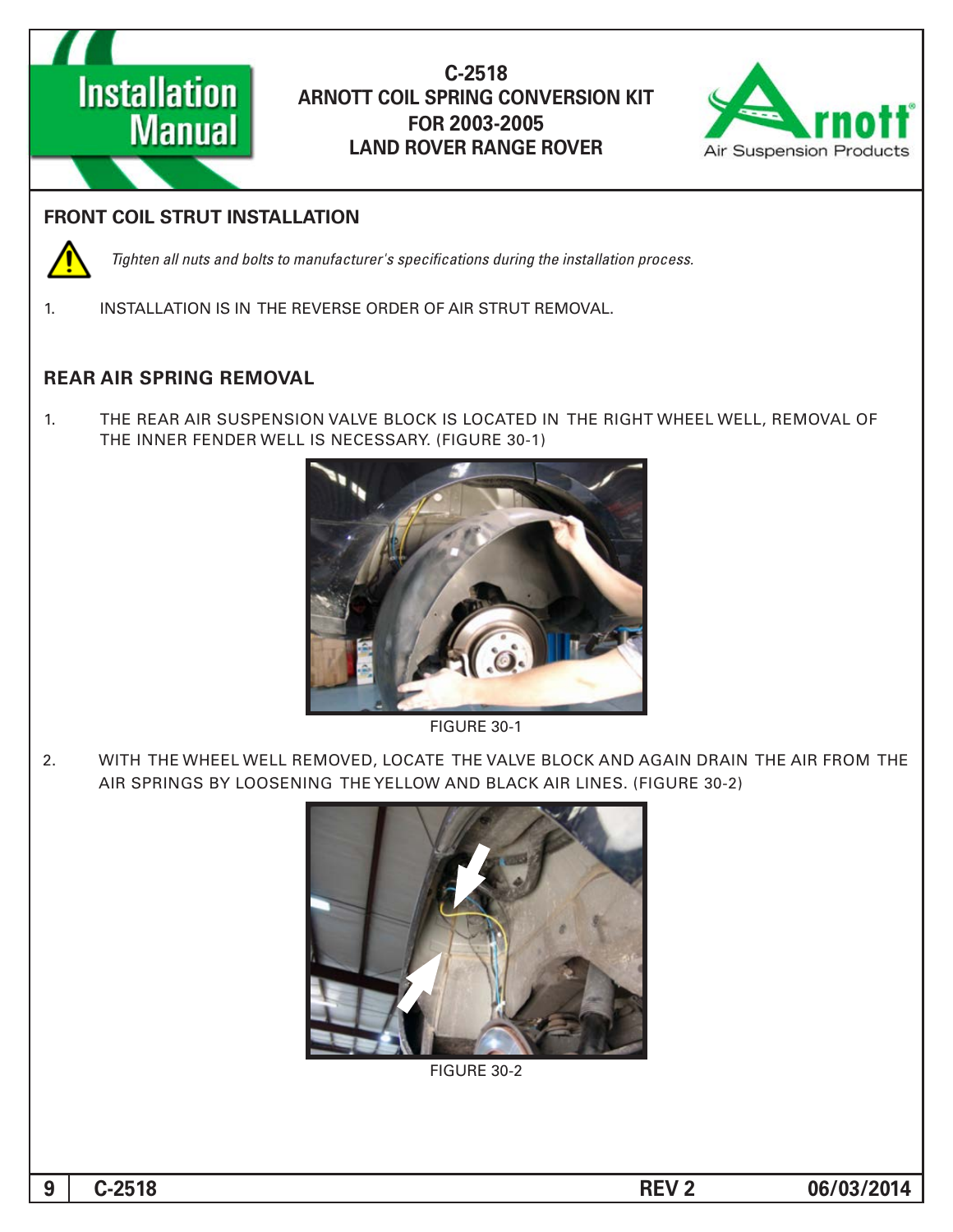



3. WITH ALL OF THE AIR EVACUATED FROM THE AIR SPRINGS, REMOVE THE LOWER AIR SPRING RETENTION SCREW FROM THE BOTTOM CONTROL ARM. (FIGURE 30-3)



**FIGURE 30-3** 

4. USING A PICK OR SIMILAR TOOL, REMOVE THE CLIP HOLDING THE TOP OF THE AIR SPRING ONTO THE FRAME. (FIGURE 30-4)



**FIGURE 30-4** 

5. AFTER BOTH UPPER AND LOWER RETENTION FASTENERS ARE REMOVED YOU CAN PULL THE AIR SPRING LOOSE AND DISCONNECT THE AIRLINE. (FIGURE 30-5)



**FIGURE 30-5** 

**10 c**-2518 **-2518 -2518 -2518 -2518 -2518 -2518 -2518 -2518 -2518 -2518 -2518 -2518 -2518 -2518**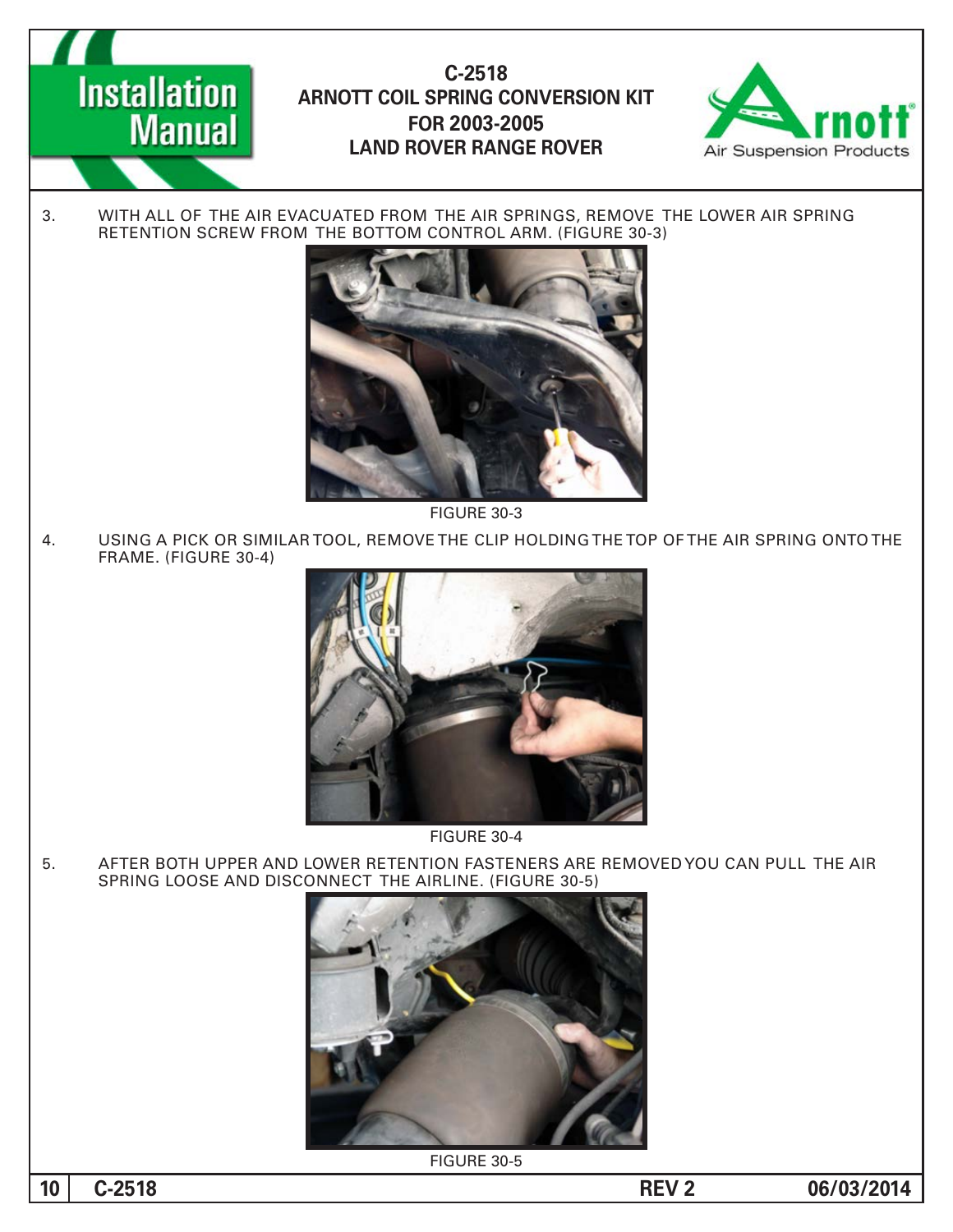



13. REMOVAL COMPLETE. (FIGURE 30-6)



**FIGURE 30-6** 

## **REAR COIL SPRING INSTALLATION**



Tighten all nuts and bolts to manufacturer's specifications during the installation process.

#### 1. REMOVE THE LOWER SHOCK BOLT.



**FIGURE 40-1**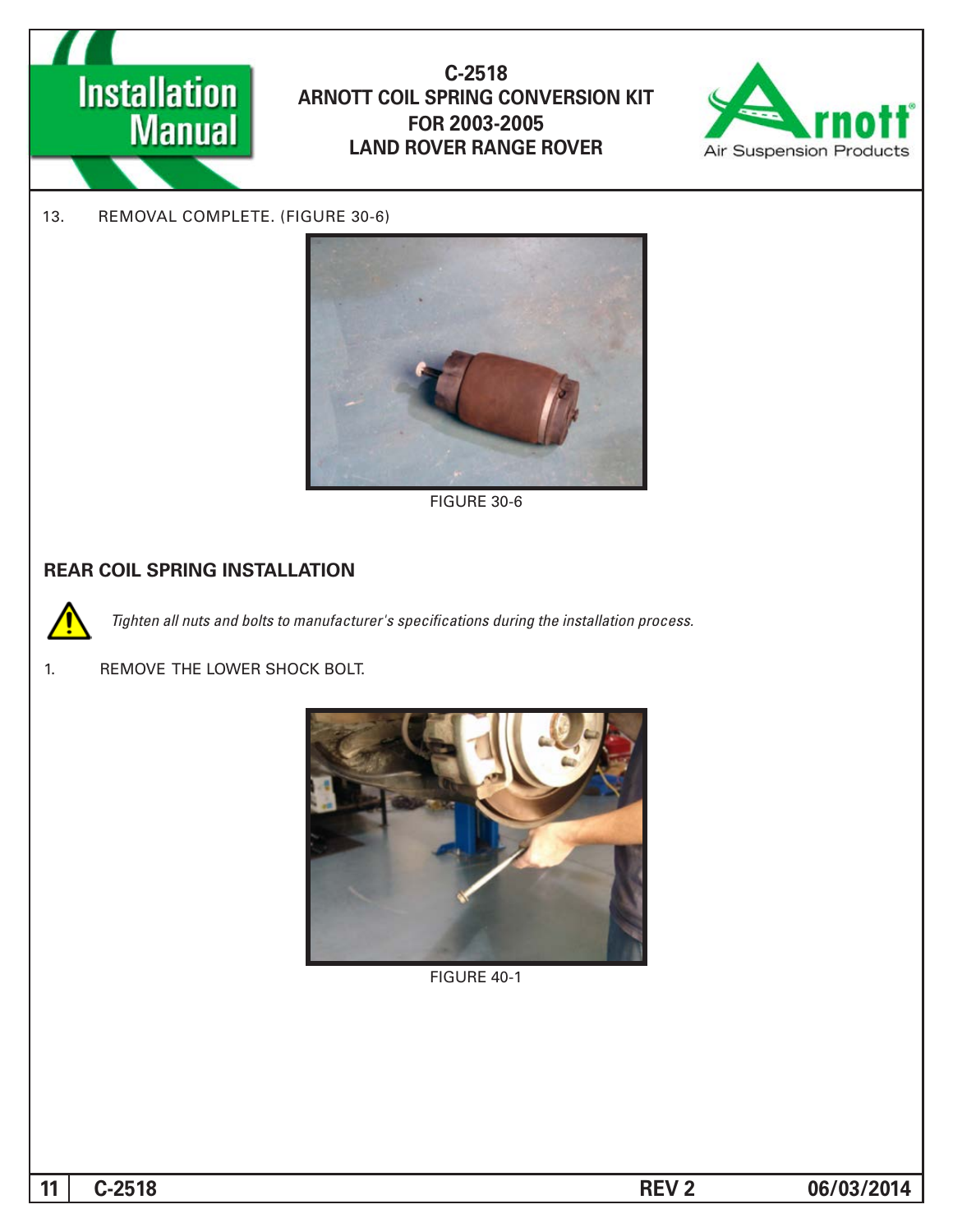



2. LOOSEN AND REMOVE THE HEIGHT SENSOR PIVOT POINT ON THE LOWER CONTROL ARM. (FIGURE 40-2)



FIGURE 40-2

3. LOOSEN AND REMOVE THE SWAY BAR END LINK USING A WRENCH TO KEEP THE BALL JOINT FROM SPINNING. (FIGURE 40-3)



**FIGURE 40-3** 

4. LOOSEN AND REMOVE THE SPINDLE TO LOWER CONTROL ARM BOLT AND FREE THE LOWER CONTROL ARM. (FIGURE 40-4)



FIGURE 40-4

**12** C-2518 **C-2518**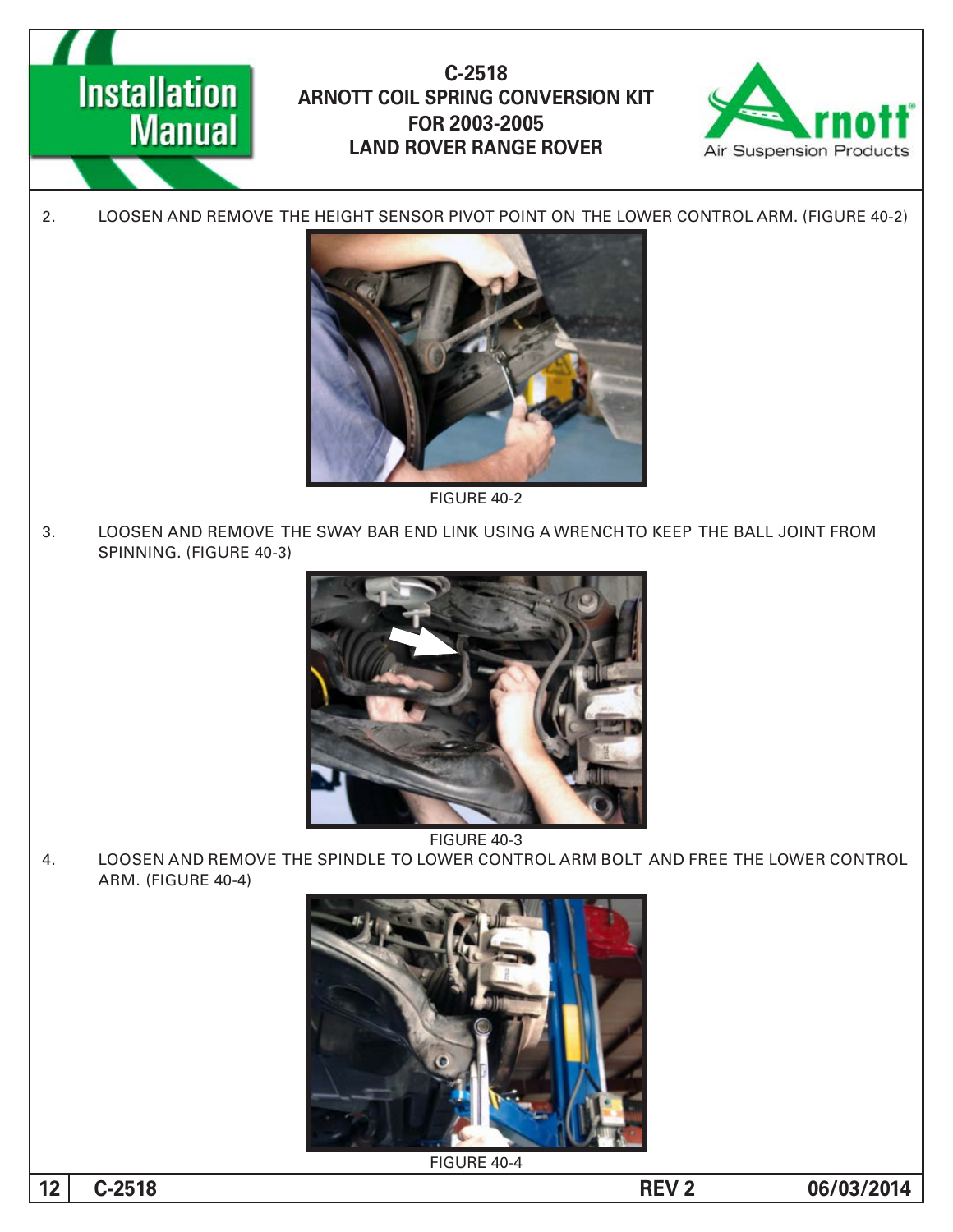**Installation Manual** 

# **-2518C ARNOTT COIL SPRING CONVERSION KIT 2003-2005 FOR LAND ROVER RANGE ROVER**



5. LOOSEN BUT DO NOT REMOVE THE TWO REAR BOLTS HOLDING THE CONTROL ARM, LOOSENING THEM WILL ALLOW THE CONTROL ARM TO MOVE MORE FREELY. (FIGURE 40-5)



FIGURE 40-5

6. WITH EVERYTHING DONE PROPERLY THE LOWER CONTROL ARM SHOULD MOVE FREELY WITHOUT BINDING. (FIGURE40-6)



FIGURE 40-6

7. INSTALL THE LOWER SPRING SEAT ONTO THE LOWER CONTROL ARM AND SECURE IN PLACE USING THE SUPPLIED 5/16"-18 X 2 1/2" BOLTS AND FENDER WASHER THROUGH THE HOLE IN THE CENTER. (FIGURE 40-7)



FIGURE 40-7

**13** C-2518 **C-2518**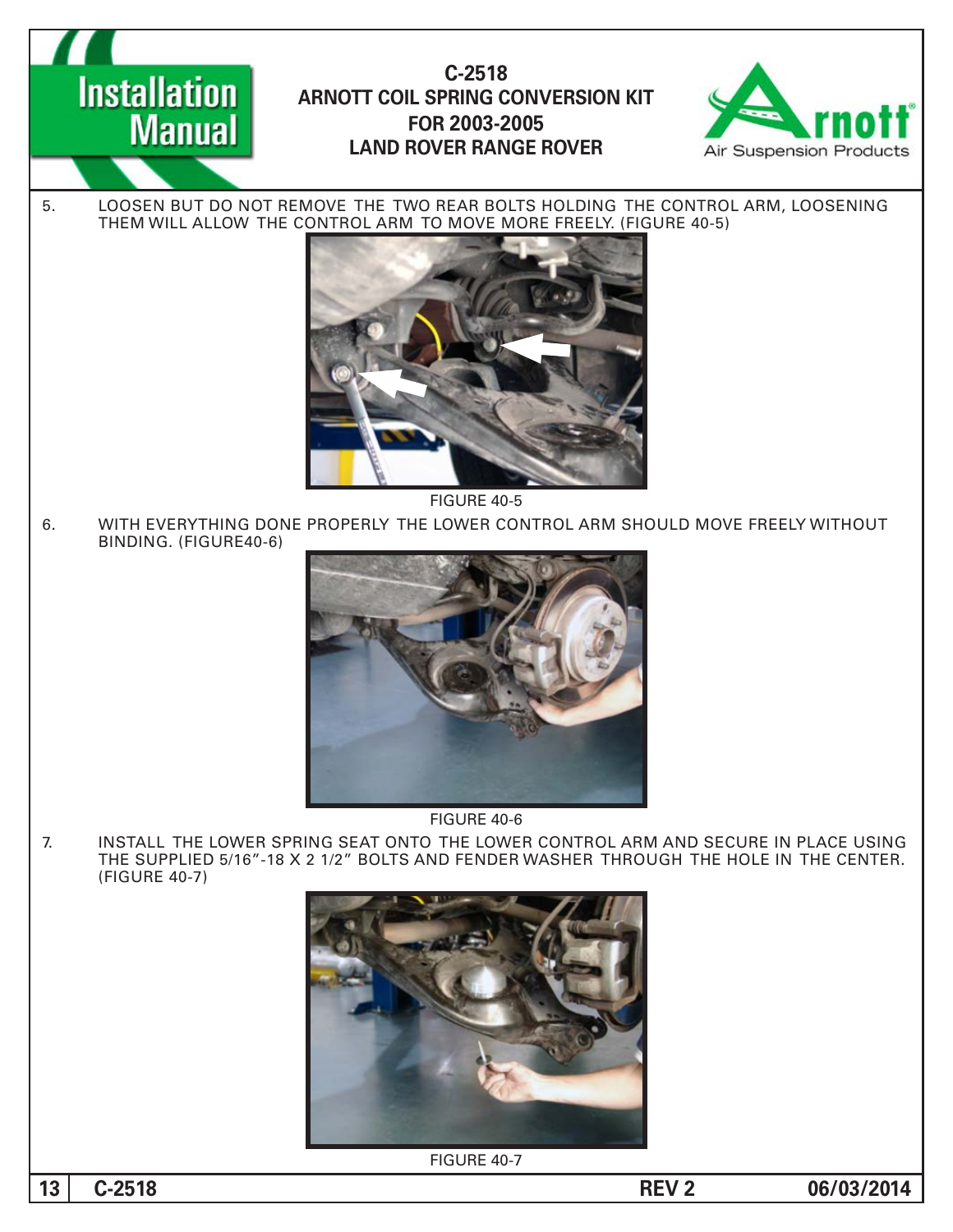



8. INSTALL THE UPPER SPRING SEAT INTO THE UPPER MOUNTING REUSING THE HITCH PIN. (FIGURE 40-8)



FIGURE 40-8

9. FIT THE UPPER AND LOWER RUBBER ISOLATORS ONTO THE COIL SPRING. (FIGURE 40-9)



**FIGURE 40-9** 

10. COAT THE LOWER ISOLATOR AND SEAT IN A LUBRICANT TO AID IN INSTALLATION. PLACE THE COIL SPRING ASSEMBLY INTO THE UPPER PERCH CENTERING THE UPPER SEAT. WHILE PRESSING DOWN ON THE CONTROL ARM, SLIDE THE BOTTOM OF THE SPRING OVER THE LOWER SEAT. (FIGURE40-10)



**FIGURE 40-10** 

14 C-2518 **C-2518**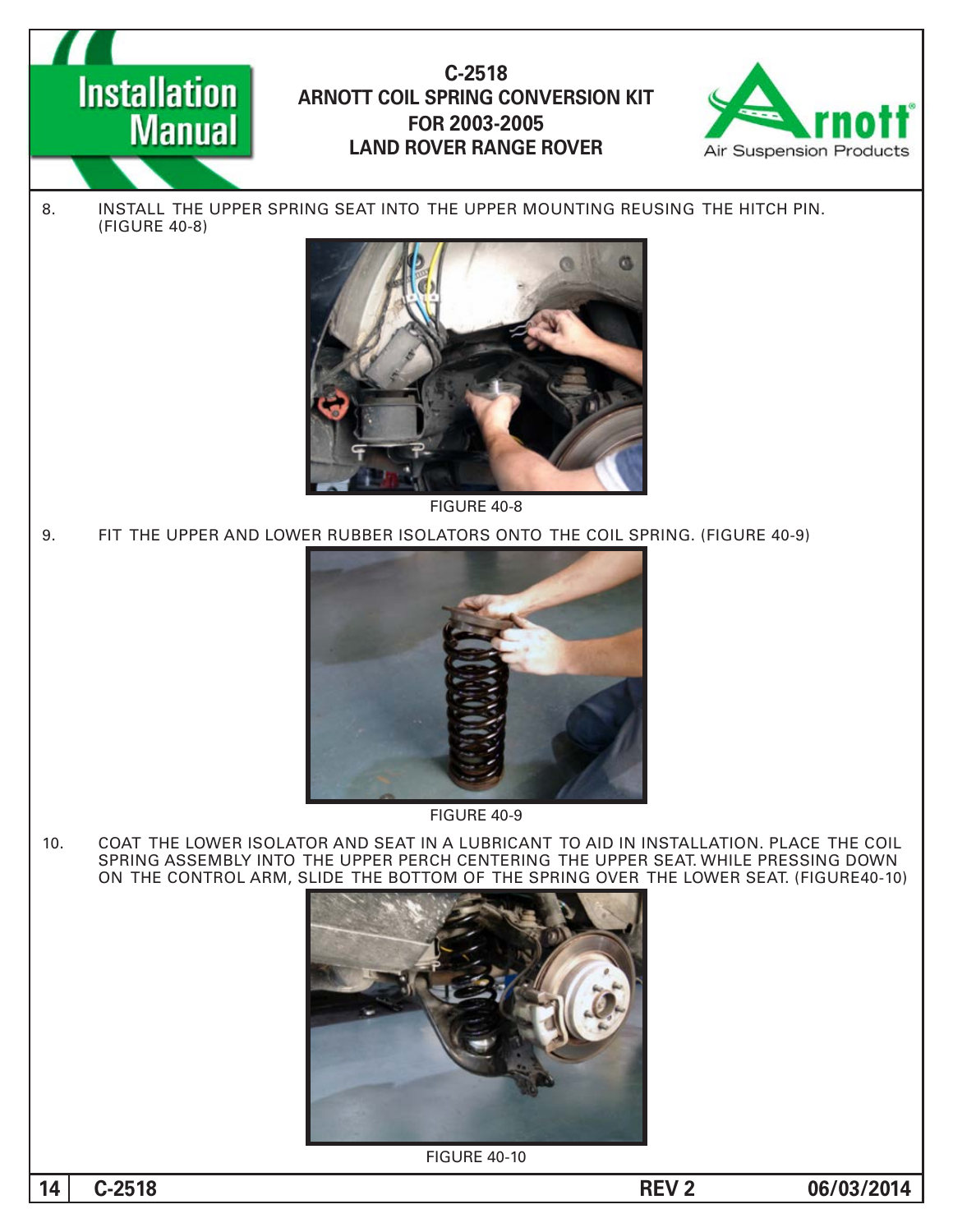

11. USING A FLOOR JACK, RAISE THE LOWER CONTROL ARM TO REALIGN WITH THE SPINDLE BEING SURE THE SPRING IS SECURELY SEATED. REINSTALL THE LOWER CONTROL ARM TO SPINDLE BOLT FOLLOWED BY THE REMAINING SUSPENSION FASTENERS. (FIGURE 40-11)





**FIGURE 40-11** 

12. INSTALLATION COMPLETE.

**Installation** 

**Manual** 

#### **ELECTRONIC BYPASS MODULE INSTALLATION**

1. BEMOVE THE BOTTOM HALF OF THE CENTER CONSOLE CONTAINING THE CLOCK. SLIDE THE STRAW UNDER THE BOTTOM CORNER OF THE CONSOLE. (FIGURE 50-1)



**FIGURE 50-1** 

2. GENTLY LIFT UP ON THE CONSOLE ON BOTH SIDES TO EXPOSE THE CLOCK'S WIRING HARNESS. (FIGURE 50-2)



**FIGURE 50-2**